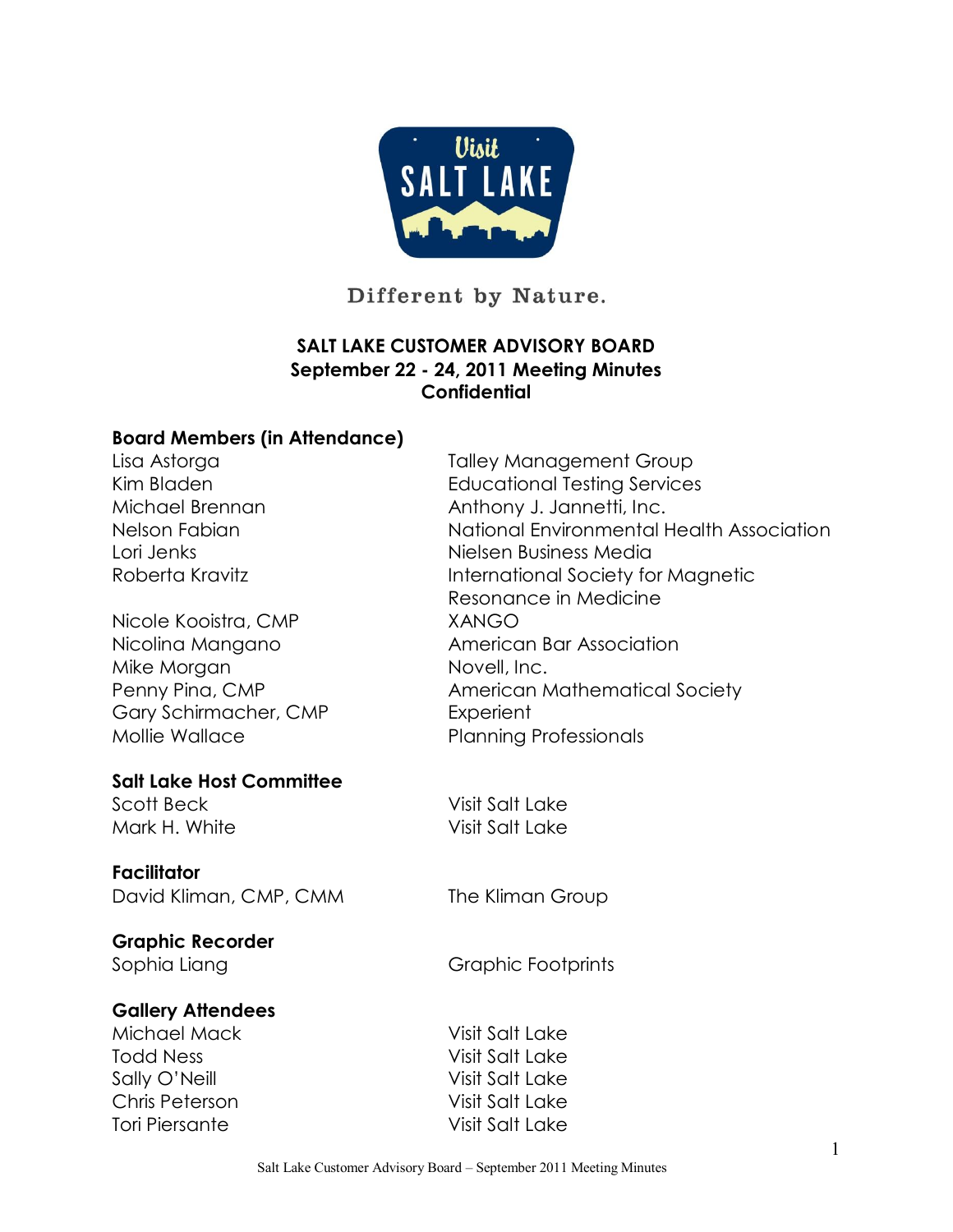Alison Gates Visit Salt Lake Eric Thompson Visit Salt Lake Angela Tyler Visit Salt Lake Diane Utley Nisit Salt Lake Julie Rhoads Visit Salt Lake Tamme Thompson Visit Salt Lake Cannon Tarbet Visit Salt Lake Clorinda Holland Visit Salt Lake Carey Fenn-Moses Visit Salt Lake Eddie Canady Visit Salt Lake Lauren Van Bergen Visit Salt Lake Bruce Fery **The Grand America** Bob O'Neill **Marriott Hotels** Mark Erekson Snowbird Ski & Summer Resort Ruth Naccarato **Snowbird Ski & Summer Resort** Tessa Baysinger Salt Palace Convention Center Tina Stark Tina Stark The Housing Connection Dennis Porter **Red Lion Hotel** Alan Rindlisbacher Layton Construction Keith Griffall **Chairman - Visit Salt Lake** Toby Huebner **Salt Palace Convention Center** John Daich Salt Palace Convention Center Trent H. Hansen The Housing Connection Wendy Adamson Snowbird Ski & Summer Resort

#### **Friday, September 23, 2011**

#### **Welcome**

Board members, Salt Lake hosts and Gallery attendees made introductions.

## **Opening Comments – Scott Beck, Mark White and David Kliman**

Scott and David welcomed the Board and thanked them for their time and commitment to Salt Lake. The Board was asked to speak honestly and openly on behalf of the meetings and convention industry as well as their respective organizations. Salt Lake will listen and learn from the Board and appropriate action will be taken on its recommendations. Scott expressed heartfelt gratitude for the Board's feedback and guidance regarding key issues. Snowbird was thanked for the generosity in hosting the meeting.

Scott and Mark provided an update regarding Salt Lake's performance and forecast:

- · 2011 room night production is ahead of 2010
- · Transient Room Tax (TRT) is up 5.5%+ over 2010
- · Occupancy growing, but not rates
- · Business Travel is rebounding
- · Very strong ski season with record snowfall (800+ inches at Snowbird)
- · Convention attendance exceeding Visit Salt Lake's forecasts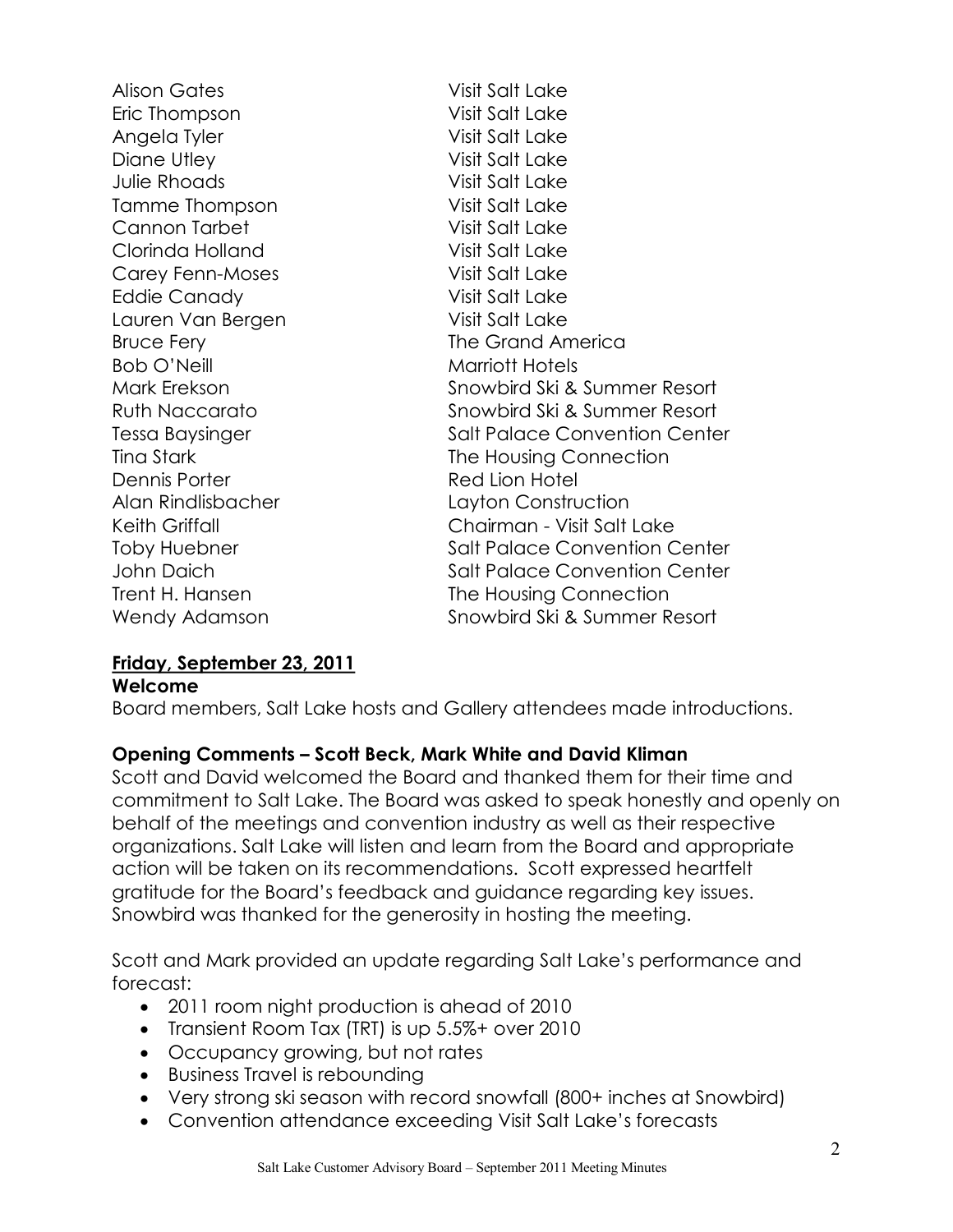- · Visitor length of stay is increasing
- · Diverse Utah economy is strong, unemployment 2% lower than national average
- · Convention Pipeline:
	- o 2011 group production is strong and better than 2010.
	- o 2012 also strong, but 2013 and 2014 are weak; 2015 and beyond are on pace
	- o 2011 goal: 417,000 group room nights on pace to hit 91% of target
	- o Planners expect attendance to be normal, but they are booking less rooms knowing attendees book outside the block
	- o Booking window is shrinking
	- o Lack of Convention Center headquarter hotel hinders group bookings
	- o Denver is top group competitive destination

## **Advisory Board Feedback**

- · Most associations typically block only 30 to 40% of total rooms knowing the majority of attendees are "extremely creative" and will book outside the official room block
- · Noted that the Hotel industry may not be responsible for the increased channels available to book hotel inventory in a destination , but their support of these channels has added to the "bleed" away from official group room blocks
- · Tracking auxiliary financial impact of convention attendees was cited as very important
- · Development of an alternative measurement model which incorporates a group's attendance/total economic impact was cited as highly desirable
- · Measuring the success of a DMO based on group room blocks was cited as outdated and inaccurate

# **City Creek**

Scott reviewed the City Creek plan; the following outlines his comments:



\$2.3 Billion privately funded investment represents the creation of a new and revitalized downtown for Salt Lake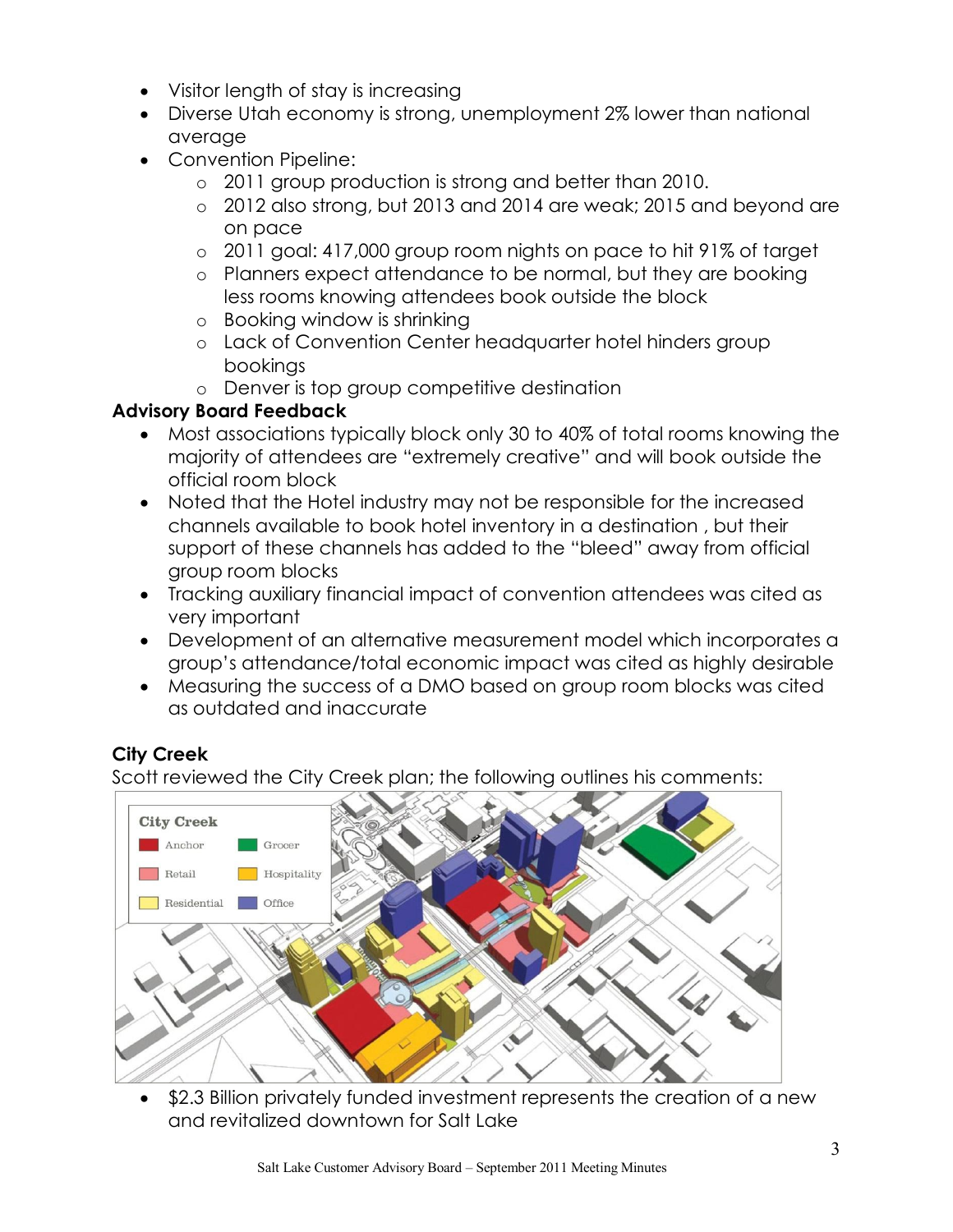- Project is a world-class urban mix use development combining retail, office and residential
- · Enhances the legacy and history of Salt Lake and LDS Church Headquarters complex
- · First ever LEED Silver certification for a Mixed Use development is expected
- Innovative iconic architecture
- Completion in March 2012
- · Retail space anchored by Nordstrom and Macys; retractable roof galleria modeled after Milan [Italy's Galleria Vittorio Emanuele](http://www.taubman.com/leasing/421.html) II City Creek Center - Taubman
- · 800 residential units [www.citycreekliving.com](http://www.citycreekliving.com/) includes 111 rental units
- · Pedestrian centric; shortened city blocks making them more user friendly; sky bridge over Main Street
- · Retail stores include:
	- o 77kids® by american eagle®
	- o BCBGMAXAZRIA
	- o Bose
	- o Brooks Brothers
	- o Coach
	- o Cotton On
	- o The Limited
	- o L'OCCITANE
	- o Love Culture
	- o LUSH Fresh Handmade **Cosmetics**
	- o Macy's
- o Michael Kors
- o Nordstrom
- o N3L Optics
- o PANDORA
- o Papyrus
- o Porsche Design
- o Swarovski
- o Texas de Brazil **Churrascaria**
- o Tiffany & Co.
- o TUMI
- o Yankee Candle Company

## *Action Items Update from November 2010 meeting (progress shown in italics)*

- · Develop programs which customizes site inspections based on customers' needs and business objectives
	- o *Personalized check list developed, focus on sharing concepts and venues appropriate to specific client's needs, sales team reports planners are receptive to new personalized format*
- · Develop increased political clout to address Utah Olympic Park services to meeting professionals
	- o *Convention Services and local DMC have addressed this and are confident the poor communication issues experienced by YMCA has been "buttoned up and addressed"*
- · Ask group contacts if they'd like increased uniformed police presence in and around downtown core during their meeting
	- o **Completed and on-going**
- Combine Convention Center walk-through with new member orientation session at future CAB meetings
	- o *Will include Convention Center and City Creek site inspection during April 2012 and future CAB meetings*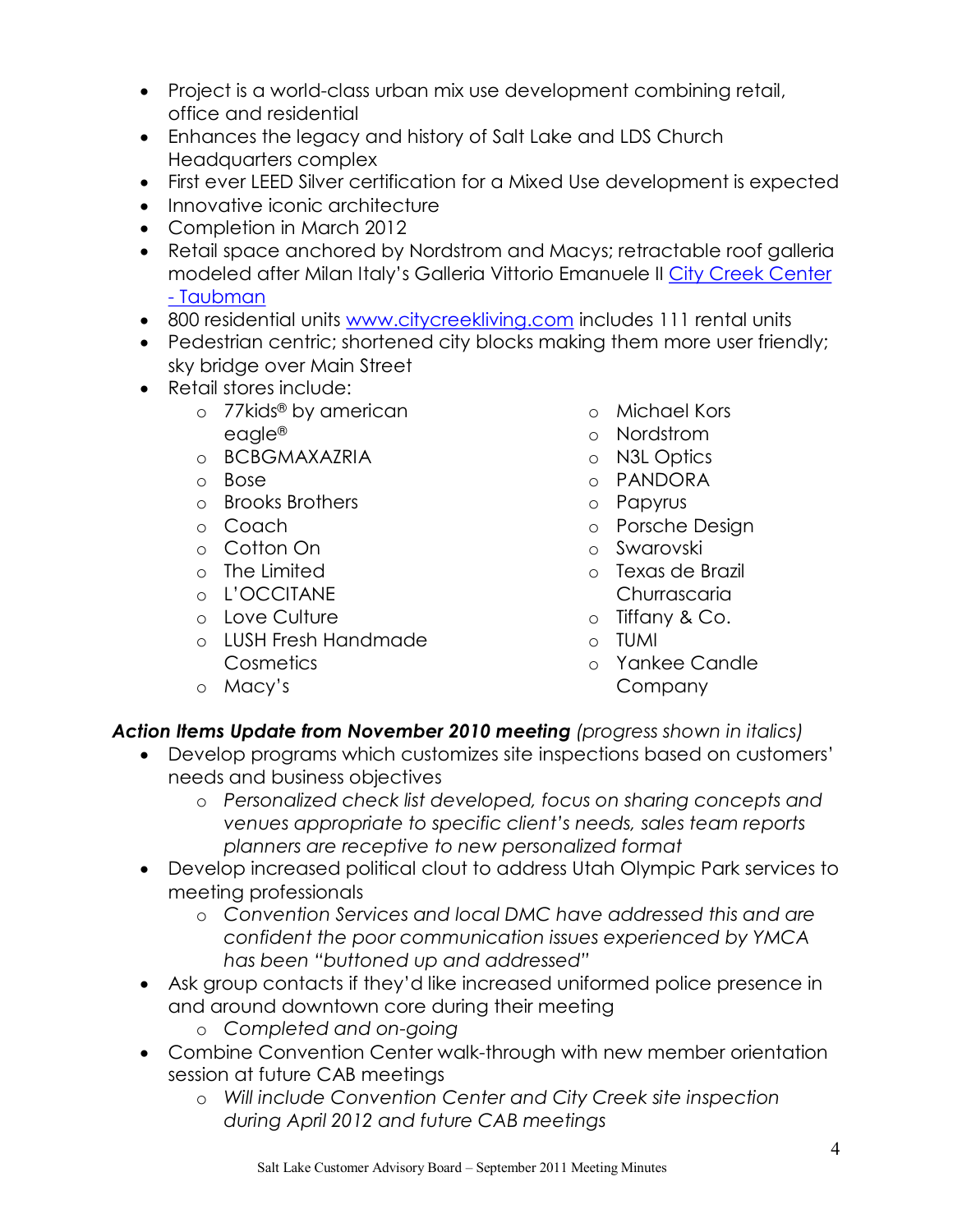## **Industry Trends**

The Advisory Board was asked to discuss key industry trends; the following summarizes their comments:

#### **Sponsorship**

- · Attracting sponsors in recessionary economic times was cited as problematic for some associations, DMO was asked to develop list of successful sponsorship options in the destination
- · Many Pharma clients have cut back on sponsorship; some feel they use government regulations as an excuse not to participate as sponsors
- · XANGO sponsorship sample photos are attached to this report

## **Technology**

· Use of QR codes (Quick Response) is growing but some believe Near Field Communication may replace QR codes in the near future http://en.wikipedia.org/wiki/Near field communication

## **Hotel Rates**

- · Rates for self contained meetings are increasing, hotels are less willing to negotiate
- · Hotels don't want government meetings unless there is a "major hole"; using alternative venues (universities etc.) for these meetings
- · Many hotels are mimicking airlines' "a la carte" fee structure; this is annoying meeting professionals who feel hoteliers' memories of a down market have been erased
- · Shortened booking window, but often hard to get quick responses from hotels; need key decision makers to partner more effectively
- · Best Rate First was a strong recommendation, cut down on the back and forth

## **Wi-Fi**

- Strong demand for free Wi-Fi in hotels and Convention Centers and other public spaces for personal use bandwidth; "data hogs" expect to be charged for bandwidth to support streaming video etc.
- · Some show managers and meeting professionals are willing to pay a moderate fee for WiFi access provided the connectivity levels are guaranteed not to fail
- · Strong demand for abundant number of electrical charging stations in public areas of the Convention Center; typical convention attendees now travel with multiple smart devices, many of which require recharging during the course of a day, similar to airport charging stations
- Effective October 21, 2010, McCormick Place is offering free Wi-Fi service in all areas of the facility including common areas, exhibit halls and meeting rooms
- · WiFi connectivity is considered a basic right "similar to oxygen"
- · The new American culture is focused on asking for discounts for everything

## **Meeting Content**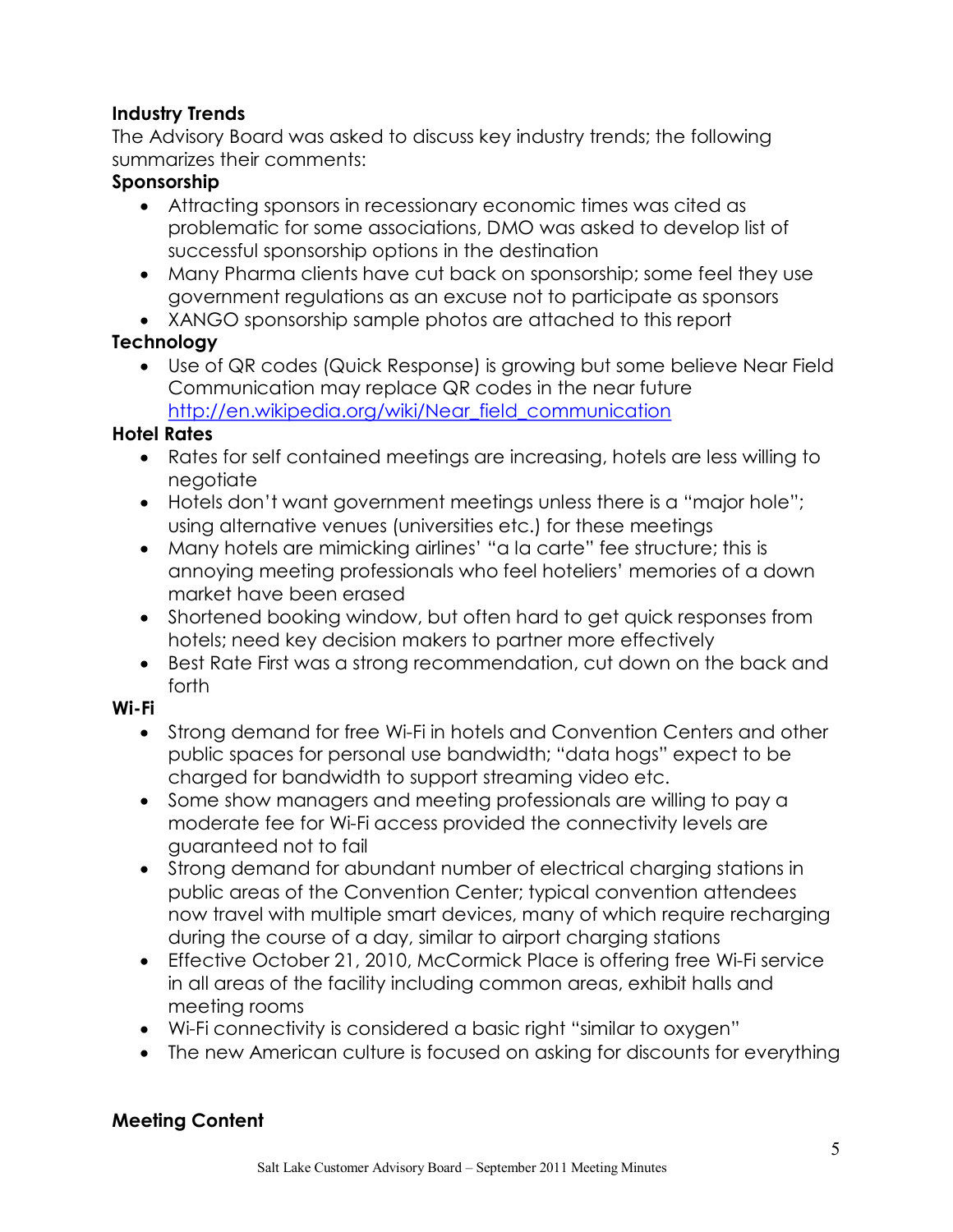- · Some associations are shifting focus from education to training; providing more interactive educational offerings to attract and retain Gen Y attendees
- Increased co-location of events with international organizations
- · Increased use of virtual and blended events
- Strong focus on green meetings
- · Social media used to build attendance and enhance attendee experience

#### **Miscellaneous**

- · Some paying room rebates to attendees after the event (as incentive for booking inside room block); while some offering food credits instead of room rebates
- · ROI measurement cited by one member as increasing in importance
- · Strong need to educate policy makers regarding economic importance and impact of meetings/events and tourism

## **Customer Report Card – National Student Nurses Association – April 6 to 11, 2011**

Michael Brennan outlined the highlights of this recent meeting; the following summarizes his comments:

- · Meeting goal: mentor nursing students and develop future leaders
- · Many attendees are first time travelers with very limited budgets; on their second career and/or 25+ years old

#### **Hotels**

- · Hotel contracts signed in 2007, pre recession
- · Radisson worked well with the group to mitigate attrition issues
- Peak room nights = 1,095, total of 3,908 room nights booked, just below 2009 levels
- · Housing Connection was "great"; but overloaded NSNA with volume of reports
- Shilo Inn Hotel rooms are "tired"

## **Salt Palace**

- · Well managed, but some areas of the center are "tired" and need renovation/capital improvements
- · Main entrance not well maintained, weeds and dead plants, "could have looked better"
- · Cars exiting City Creek Center's underground garage travel at high speeds out of the ramp; possible safety issue for pedestrians

## **General Issues**

- · Delta hub is great but fares are high
- · Perfect safety and security; "no issues at all"
- · TRAX is great; but could market it more effectively; highlight stops and destinations
- · No Labor issues
- · Compared to other cities, Salt Lake is "really good"
- · Taxis availability and restaurants were "great"
- · Hope to rebook for 2017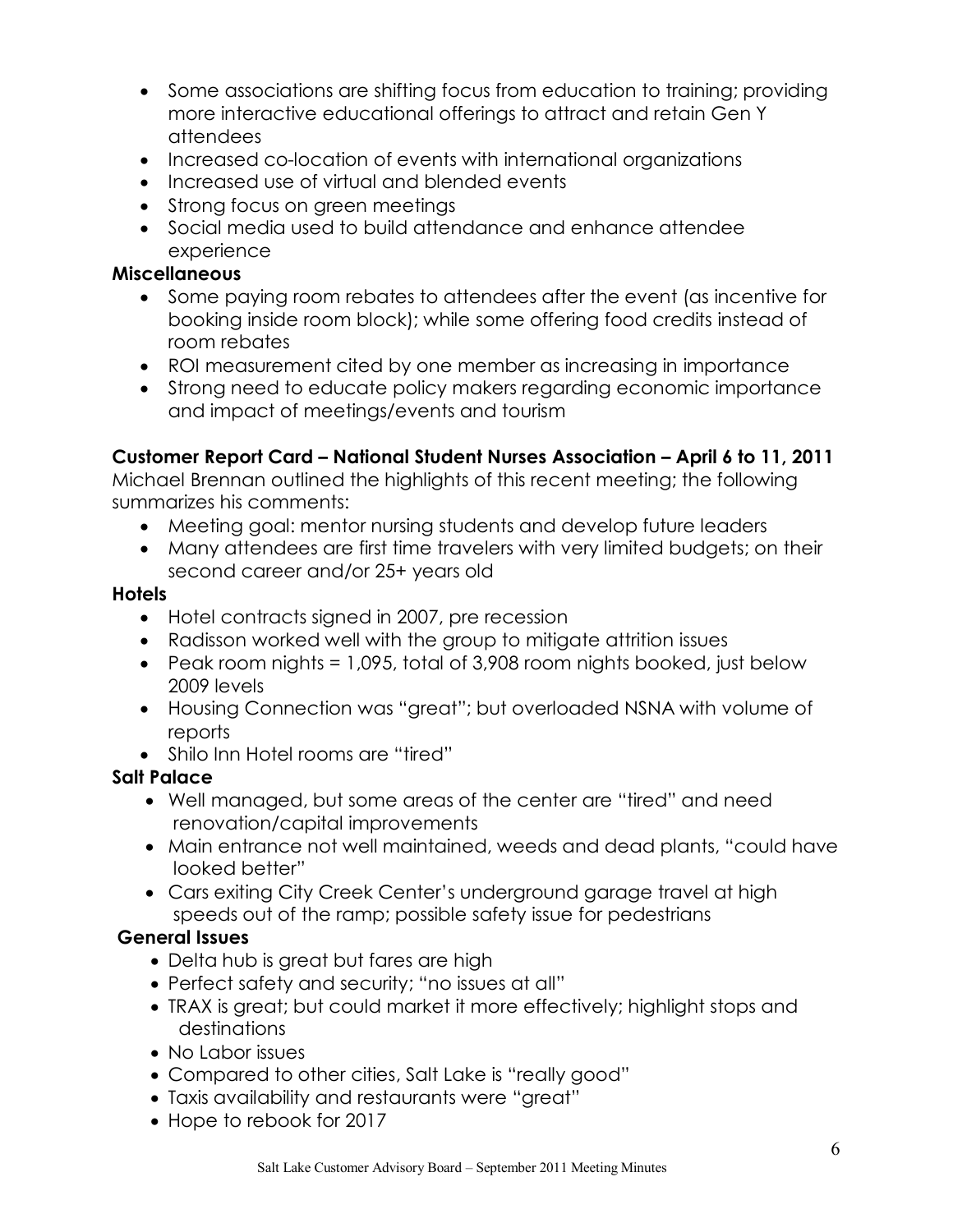#### **Digital Bid Presentation**

<http://www.visitsaltlake.com/BIDS/saltlakewelcomes2.pdf>

Mark outlined Visit Salt Lake's digital bid presentation; the following summarizes his comments and the Board's feedback:

- · Bid responses are normally hand delivered by a Salt Lake representative (not via FedEx) in a branded cardboard box
- · Bid responses are customized and include 1 or 2 two page summary

## **Advisory Board feedback**

- · Some felt response is "old school"; it should be more interactive; while some liked the "old school" style presentation
- · All agreed the presentation needs to be more customized
- · Lead with information that is most critical to the client
- · Letters of support are key, but they should not be readily identifiable as form letters; potential to use QR codes for key letters of support
- · Create YouTube video from the Mayor stating support for the bid and the meeting
- · Embed information using web links in simple document
- · Use Sophia Liang Graphic Reporting to create memorable bid responses
- · Develop peer to peer testimonials regarding realities and ease of liquor service
- · Develop "fly through" virtual site inspection of the Convention Center viewable on tablet computers suitable for use during bid presentations
- · Create "WOW" factor, bid presentations that are "so cool" that they take on a life of their own (become viral)
- · Ensure the bid response is exactly in the format the client desires; "one size does not fit all"; do not send content that is not specifically relevant to the client
- · Effectively communicate the deep and meaningful relationships which the DMO's sales and service team offers meeting professionals and show managers

# **Social Media and Mobile Technology**

Scott Beck discussed Visit Salt Lake's social media and mobile platforms; the following outlines his comments and the Advisory Board feedback:

- · No one can control all mobile information; but a DMO can effectively act as a funnel
- · Belief that mobile websites (not apps) will dominate the market
- · Aggregator sites such as [www.flipboard.com](http://www.flipboard.com/), [www.hootsuite.com](http://www.hootsuite.com/) and www.tweetdeck.com [allow users to engage social media seamles](http://www.tweetdeck.com/)sly on their own terms
- · [www.outdoorretailer.com](http://www.outdoorretailer.com/) cited as a very effective convention user of aggregated social media; Visit Salt Lake partners to populate information within customer website; used for attendance building and onsite information; extended the life of the event
- · Provide red colored "help button" to assist users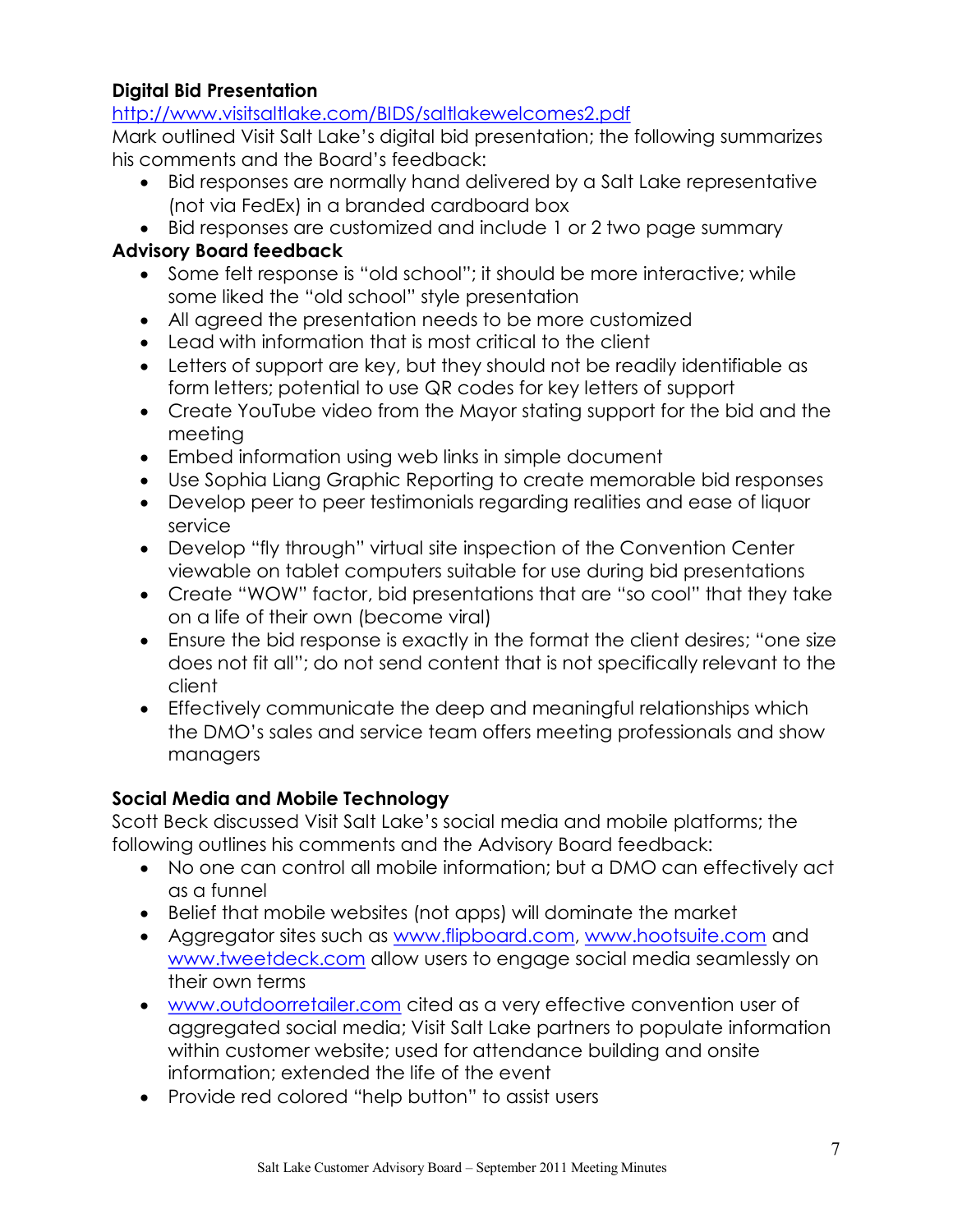- · Use of Near Field Communication (NFC) is expected to expand significantly and will have a major impact on information sharing for meetings and conventions; some believe NFC will replace QR codes quickly [http://en.wikipedia.org/wiki/Near\\_field\\_communication](http://en.wikipedia.org/wiki/Near_field_communication)
- · [www.sxsw.com](http://www.sxsw.com/) cited as a best practice example of leading edge use of social media and mobile technology during a trade show and convention
- · [www.meetingapps.com](http://www.meetingapps.com/) documents services available for all platforms
- · [www.corbinball.com](http://www.corbinball.com/) cited as excellent resource for information
- · To build online followers:
	- 1. Ask questions on Facebook, engage people with responses
	- 2. Create dialogues; then everyone who follows your friends will see your postings
	- 3. Push information to social media leaders; reminds people you have a social media strategy
	- 4. Find people with high [www.klout.com](http://www.klout.com/) scores and engage them
	- 5. Call on key meeting stakeholders to seed online conversations
- · *Fork in the Road* by Michele Bruno provides excellent view of the technology related desires of trade show attendees http://www.tsnn.com/news-blogs/attendees-trade-show-technologywish-list

## **Saturday, September 24, 2011**

#### **Attendance Building Tools**

· Scott Beck shared new attendance building videos which were heartily endorsed by the Advisory Board as very effective; 3 versions will be produced targeting the Meetings & Conventions, Ski Markets and Leisure/Package Tours markets

#### **Meeting Industry Trade Associations**

The Advisory Board was asked to discuss which meeting associations are most valuable; the following summarizes their feedback:

- · PCMA's annual meeting is considered "best in class" especially for senior planners
- · MPI lacks senior planner educational content
- · ASAE Tradeshow considered very valuable; offers "one stop shopping"
- · Salt Lake should not host PMCA during its January annual meeting rotation cycle due to potential poor weather and air inversions which create hazy skies that obliterate mountain views from downtown; better to host a smaller summer PMCA leadership meeting

#### **Sustainability**

The Advisory Board discussed sustainability and its position and importance in the meeting industry; the following summarizes their comments:

· Sustainability is not a trend, it is a cultural imperative; Salt Lake should continue to provide leadership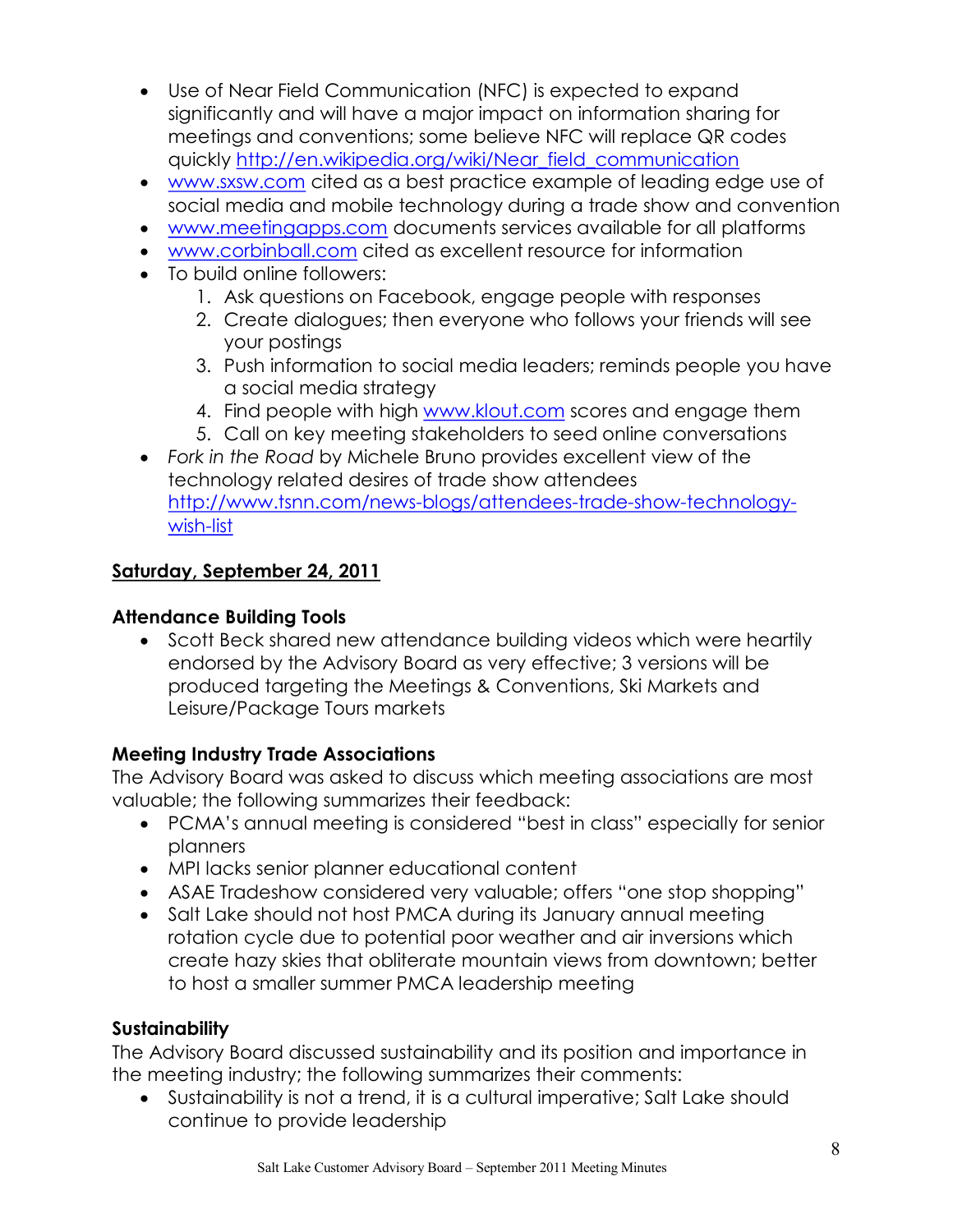- · Salt Lake has a unique sustainability identify shared only by Portland
- · Measurement tools are not readily available to prove sustainability impact
- · Visit Salt Lake provides carbon offset widget on website that groups can use, next version will allow users to choose the organization to benefit from offset <http://www.visitsaltlake.com/visit/green/>
- · Salt Palace installing 11.319 solar panels on its roof top which will generate 40% of its power needs [http://www.visitsaltlake.com/meeting\\_professionals/green/](http://www.visitsaltlake.com/meeting_professionals/green/)
- · Outdoor Retailers Sustainability programs can be found at http://www.outdoorretailer.com/info/green-steps; Lori Jenks offered to share all best practices found on this site
- · [www.cleantheworld.org](http://www.cleantheworld.org/) was cited for their outstanding efforts to provide recycles hotel soap to communities in need
- www.build-a-bike.com was cited for their socially responsible activities
- · When ISMRM first discussed sustainability practices for its convention in 2006, most volunteers leaders were not very interested; now practices are deeply embraced
- · Some members report that environmentally sustainable practices are not a major priority for their meetings, but expect that will change; difficult to get Boards of Directors to embrace sustainable practices without strong measurement tools
- · Recycled convention bags are becoming popular; to address potential lost sponsorship, some build a central area on show floor and use QR codes instead of convention bag (sponsored) inserts; may represent new sponsorship opportunity
- · Network marketing companies and their attendees want convention bags which are used from branding; these are typically sourced locally

## **Future Meetings**

- · Next meeting dates: April 12 to 14, 2012; host hotel is Marriott Downtown
- · Microsite will be created to house all Advisory Board related information
- · Include educational session at future Advisory Board meetings; possible speakers: Michele Bruno, Midori Connolly, David Kliman (Power iPad use)
- · Include session to experience the "back of house story" of the Salt Palace

## **Wrap Up**

The Board was thanked for their commitment to the process of continuous improvement for Salt Lake. Their feedback is tremendously helpful; their candor and honest dialogue will be put to good use.

Lisa Astorga, Dave Kanagy, Marguerite Leishman, Nicolina Mangano, Andrea Reno, Amanda Rushing, Matthew Schermerhorn, Gary Schirmacher and Kendall Starkweather completed their terms on the Advisory Board and were thanked for their service.<br>The meeting was adjourned. Recommendations and Actions Items are found

below.